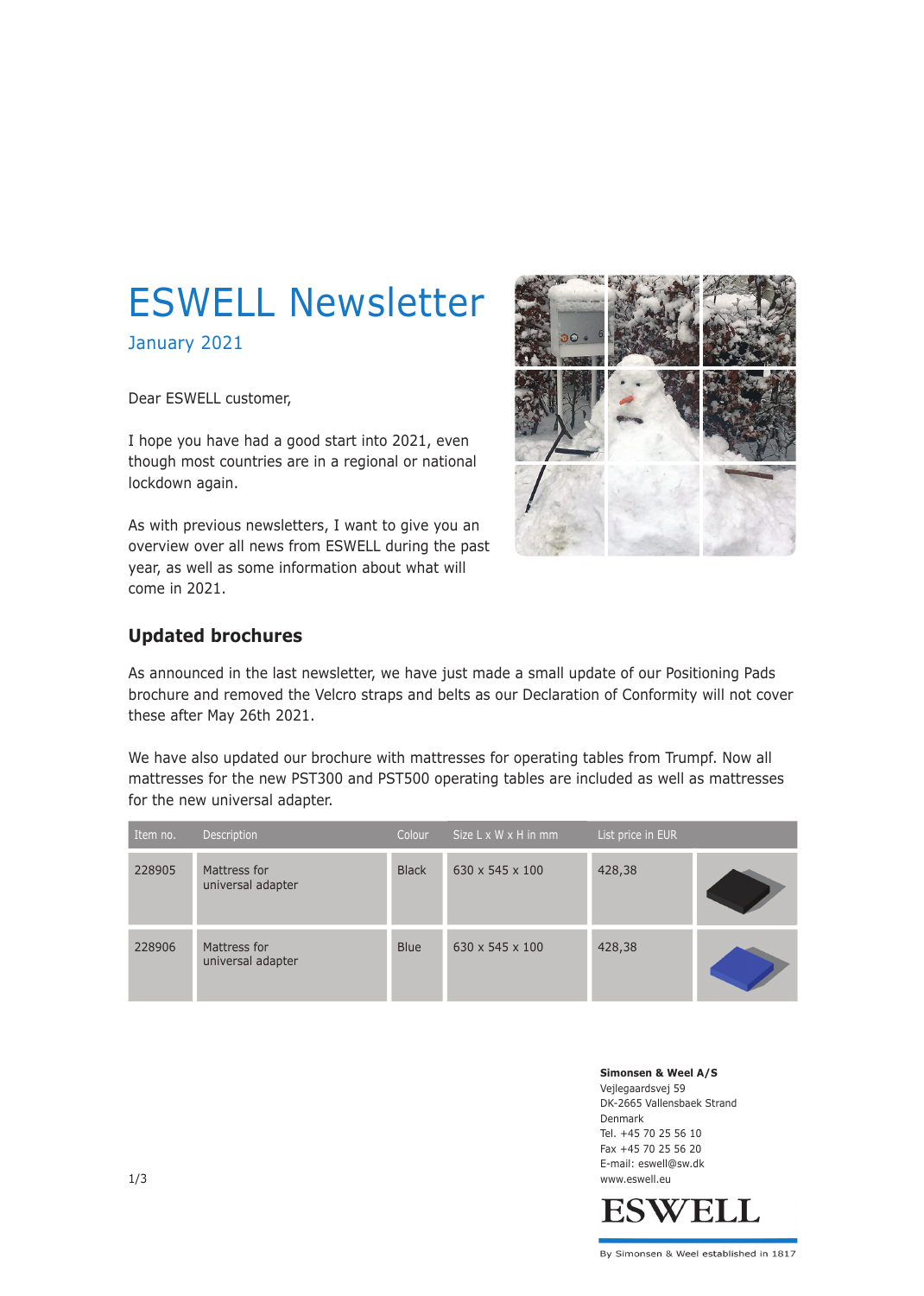Finally, we have decided to remove item no. 249718 and 249725 (mattress for carbon segment) from our standard range and from the brochure. However, it will still be available, but you have to expect some delivery time.

All updated brochures are already available on our website www.eswell.eu for download in all languages. If you need printed copies, just let us know.

## **Updated pricelist**

We have updated all pricelists and these are available as excel or PDF files.

### **Update: New Medical Device Regulation**

The deadline for the new Medical Device Regulation (MDR 2017/745), which will replace the existing Medical Device Directive (MDD 93/42/EEC), has been postponed to May 26th 2021. As mentioned in the previous newsletter, the primary visible change will be the labelling on the product and on the packaging. Within the next months, we will therefore introduce the new labels on all standard products and packaging that will include the LOT no., the UDI (Unique Device Identification) code as well as a GS1 data matrix.



#### **Simonsen & Weel A/S**

Vejlegaardsvej 59 DK-2665 Vallensbaek Strand Denmark Tel. +45 70 25 56 10 Fax +45 70 25 56 20 E-mail: eswell@sw.dk 2/3 www.eswell.eu